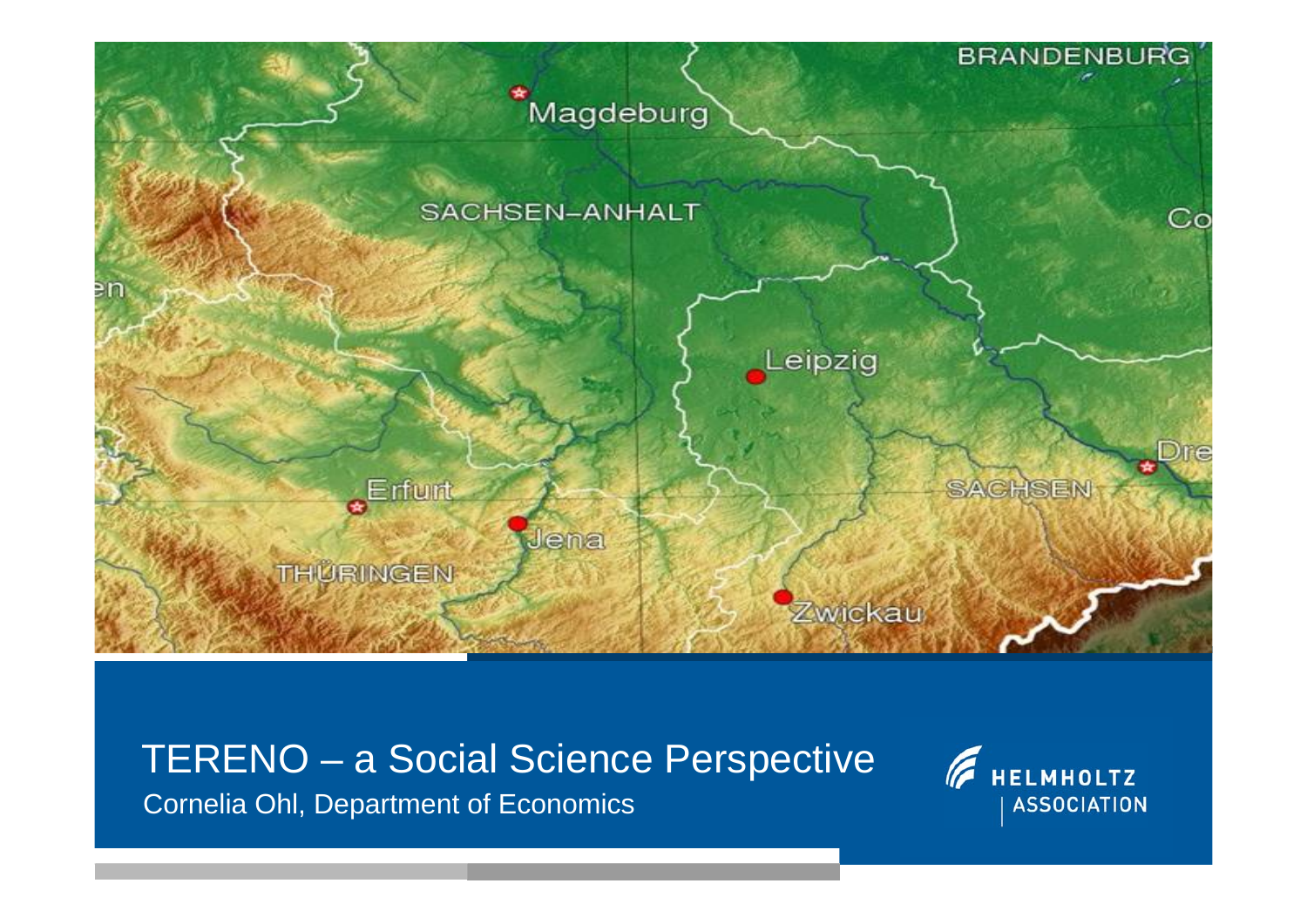



#### Do we need a social science perspective in TERENO?

#### **Duck or Rabbit - What am I?**



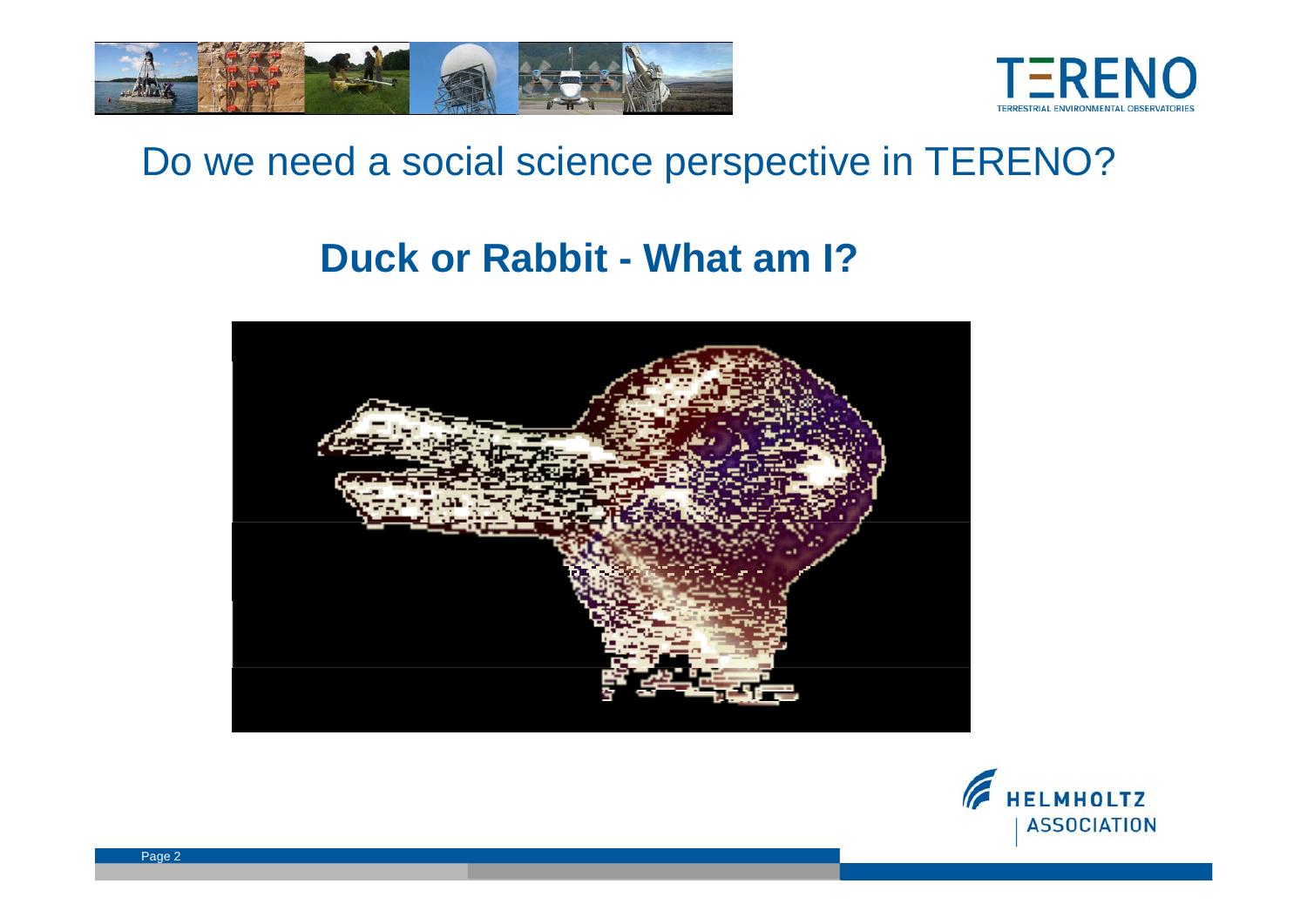



**Aim of the observatory**

Establish an observation platform linking observatories in different climate and management sensitive regions.

Monitor, analyze and predict changing state variables and fluxes within different environmental compartments.

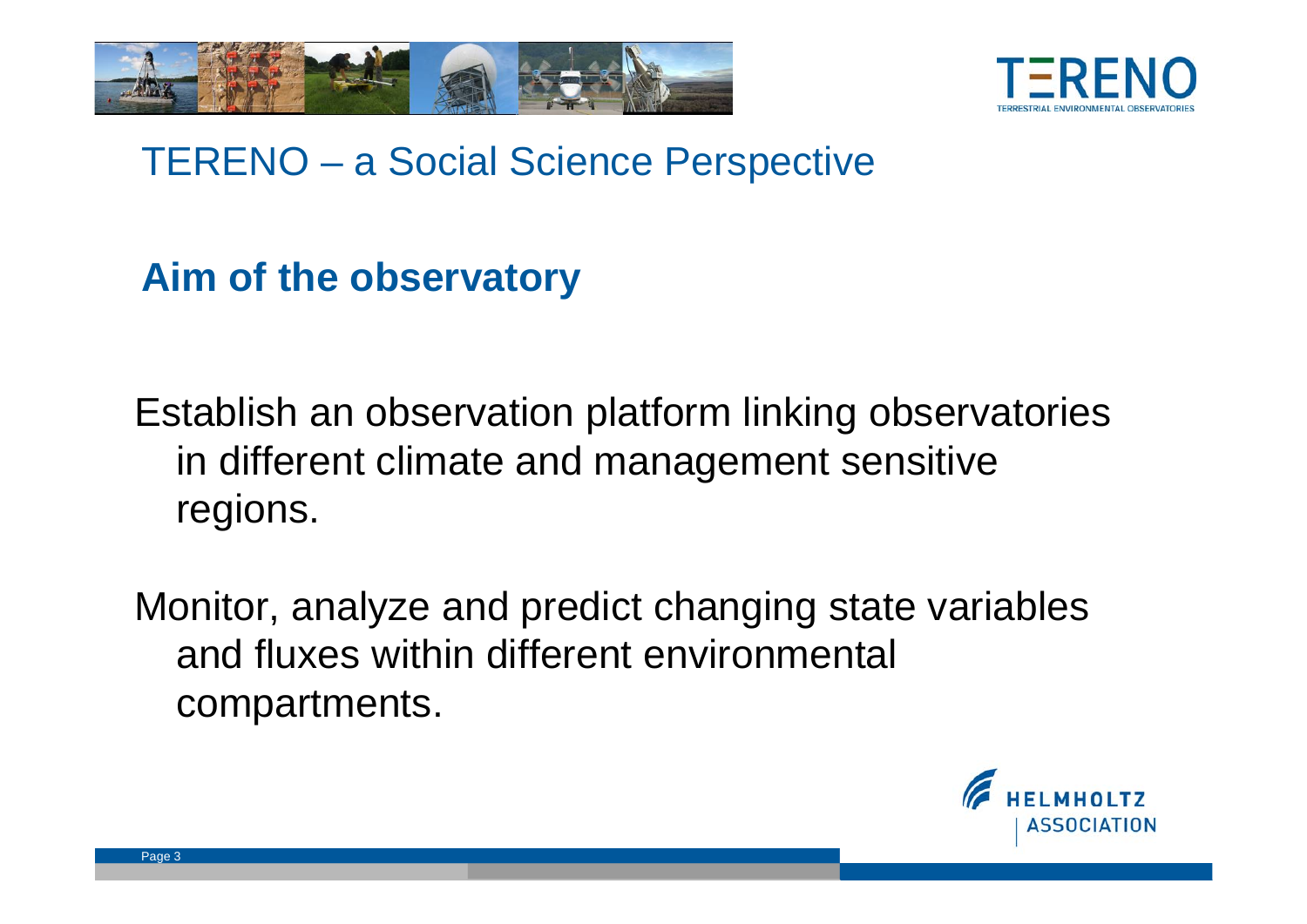



**Sense and Nonsense of Socio-economic Observatories** 

**Does it really make sense to integrate natural and social scientists in a network of observatories with strictly defined geographical boundaries?**

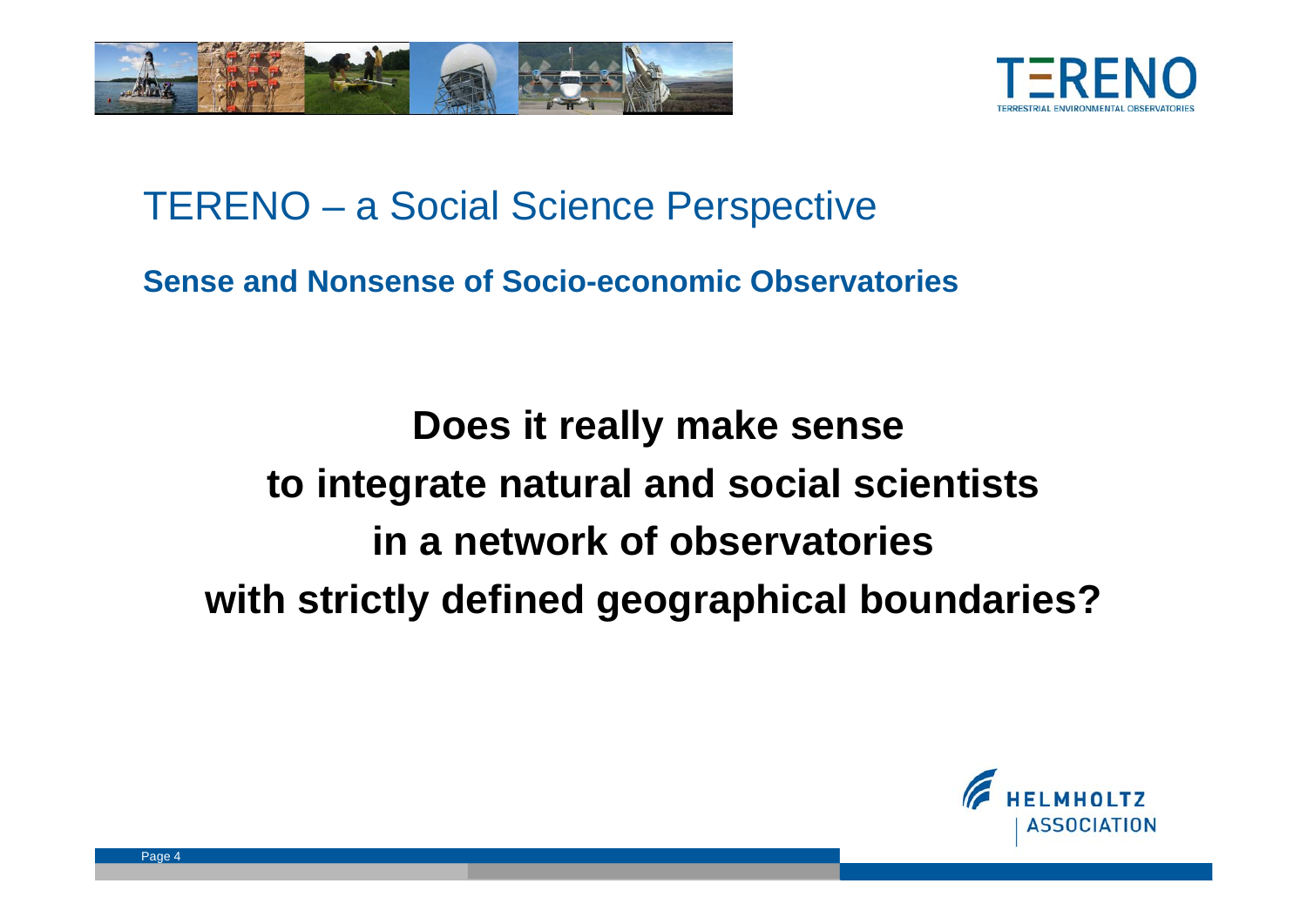



## **Background**

Climate change and land use changes

are the most important factors of global

environmental change

which have to be managed by the society in the next decades.

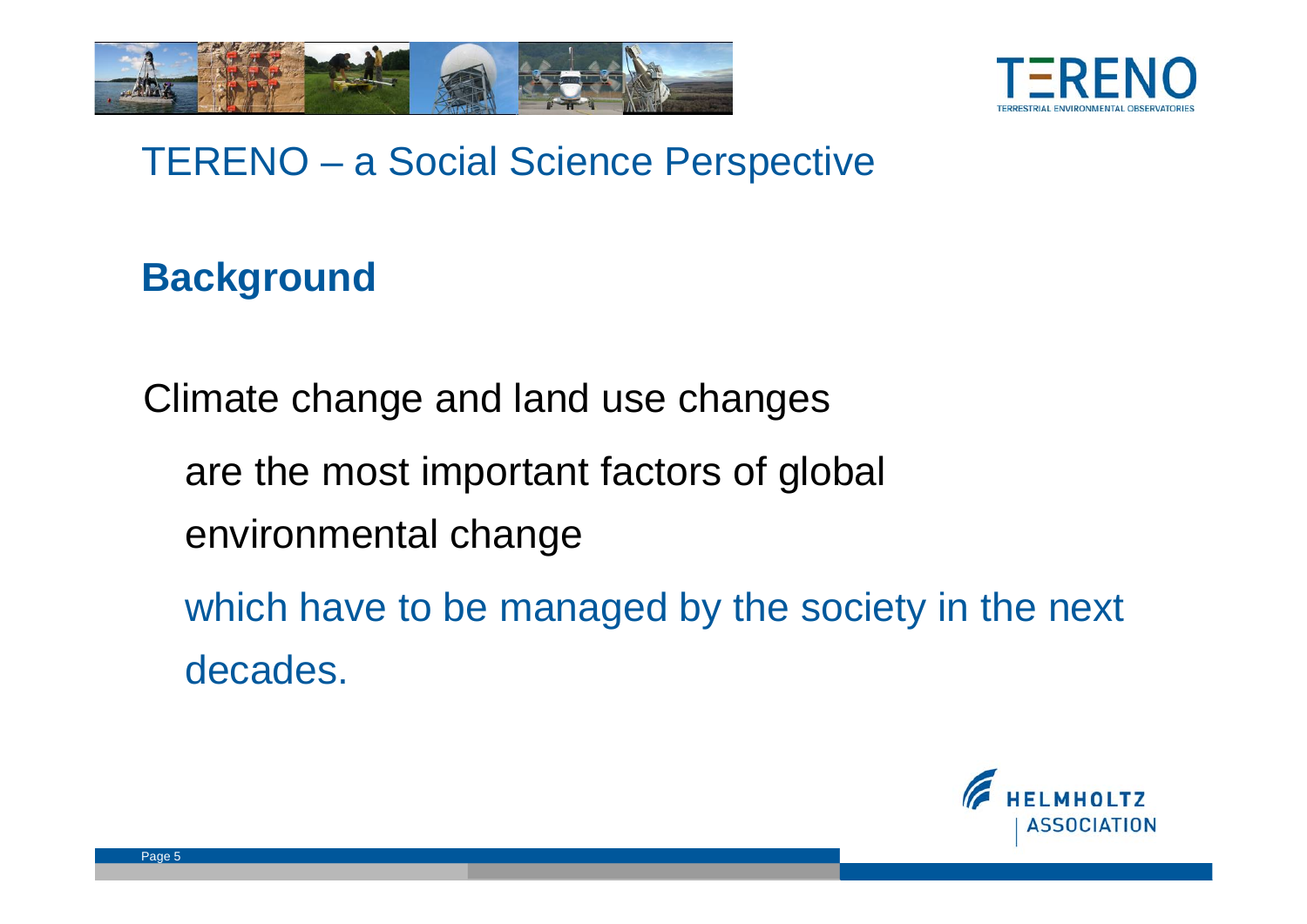



#### **Consequence**

- TERENO needs to support management processes dealing with climate and land use changes.
- Disciplinary point of view not adequate need for integration.
- Climate and landscapes are continuously changing due to **both**, **natural and human** induced processes.

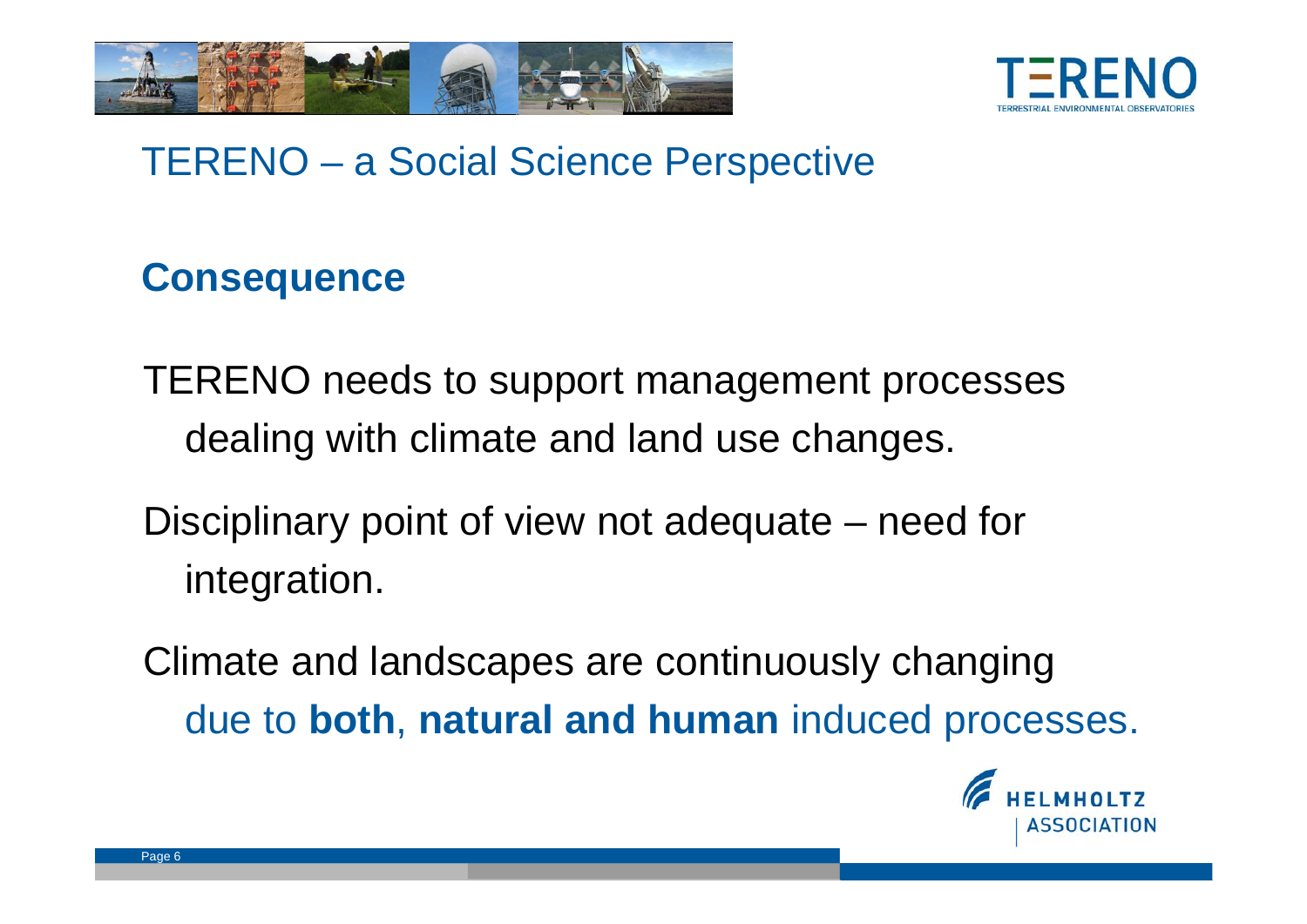



# TERENO – a Social Science Perspective **Establishing a Social Science Data Library**

Geographical boundaries of the observatories need to allow monitoring of *crucial* human activities.

To analyse and predict changes in state variables and fluxes of global environmental concern, observatories should monitor human behaviour in *different* sectors of the economy – the primary, the secondary and the tertiary sector.

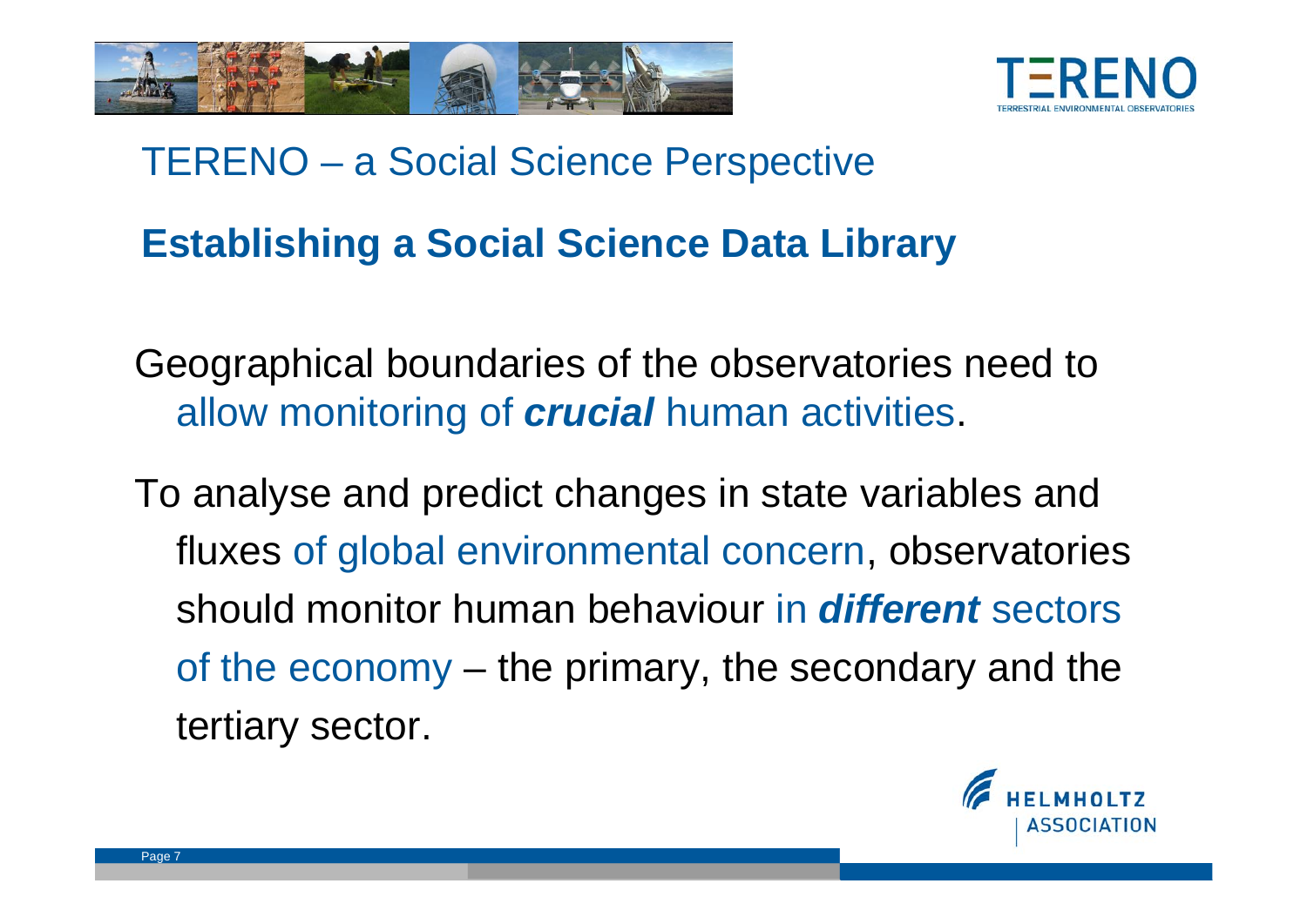



#### **Target variables**

Human demands for energy, land and water adapt to shifts in income, lifestyles, population growth and resource availabilities.

> **Compatibility of societal processes with physical limits of the natural system?**

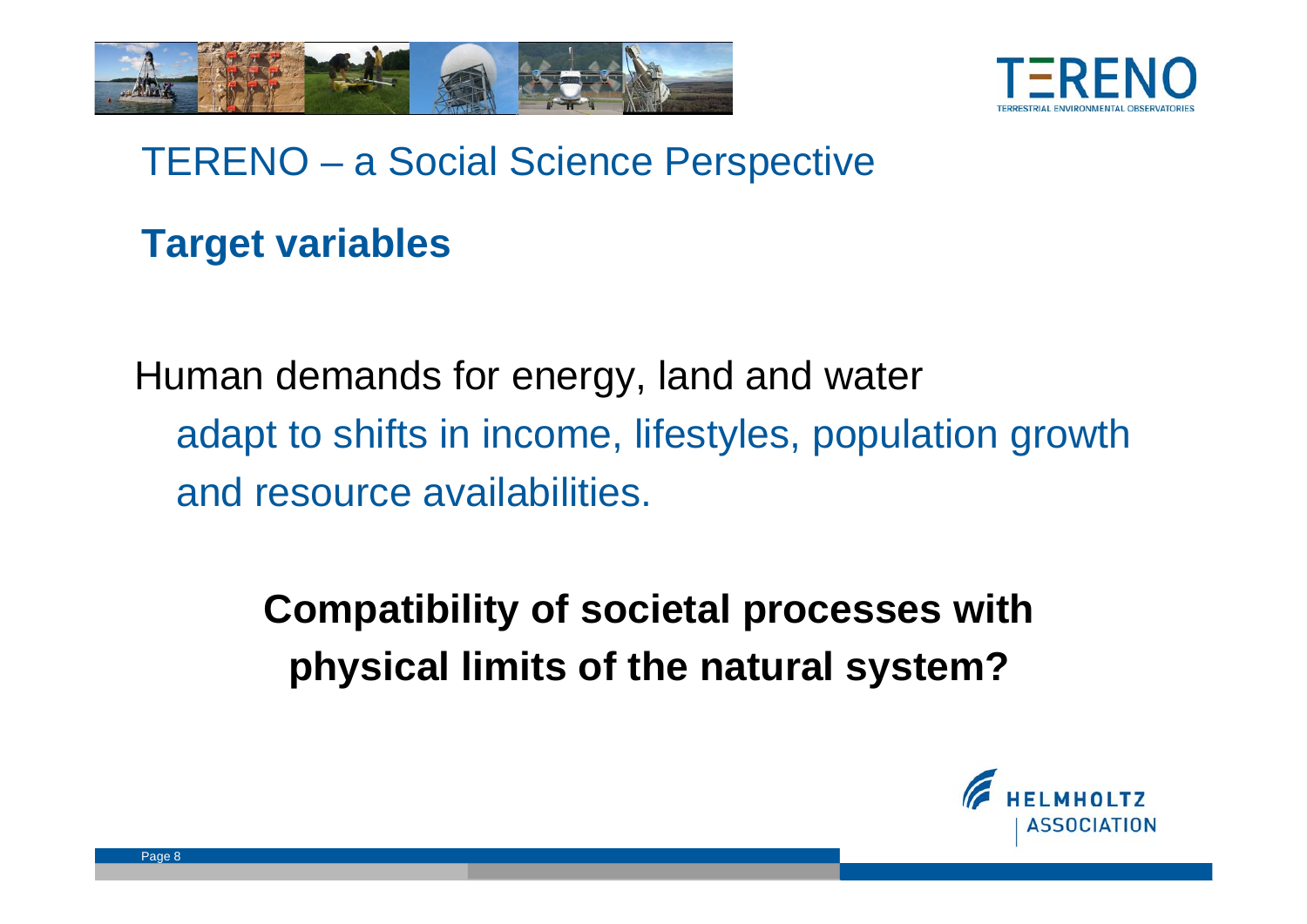



#### **Need for Integration**

*Rationale:*

Natural scientists do not focus on income, lifestyle etc. Make no predictions regarding future trends in water, energy consumption, use of natural resources …

Instead – detect the physical limits of the ecosystems.

A **natural and** a **social** science perspective in TERENO

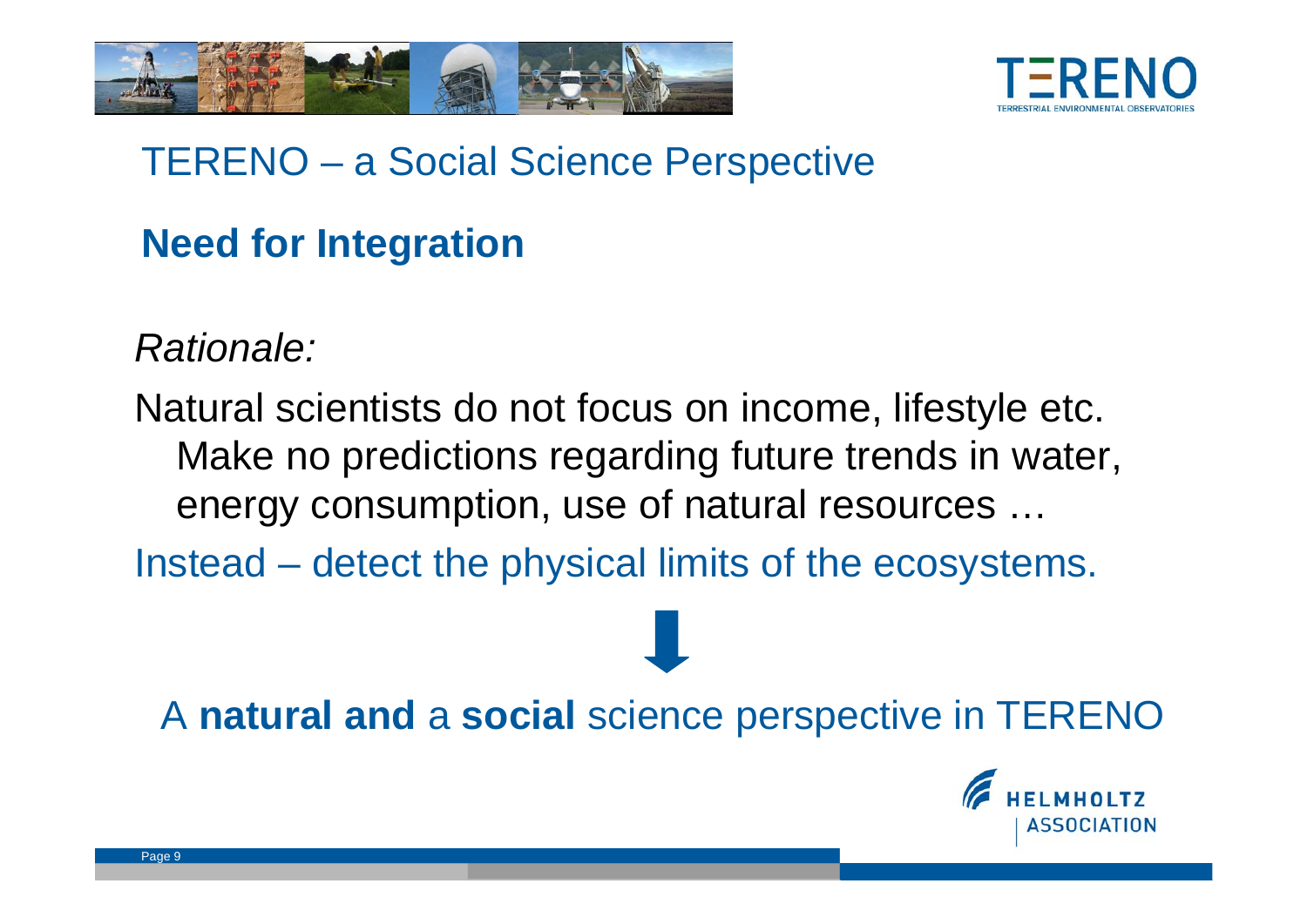



#### **Advantages of Integration**

Improves our capability to predict the impact of changing boundary conditions and effects of related adaptation strategies *in both:* the **social and** the **natural system**.

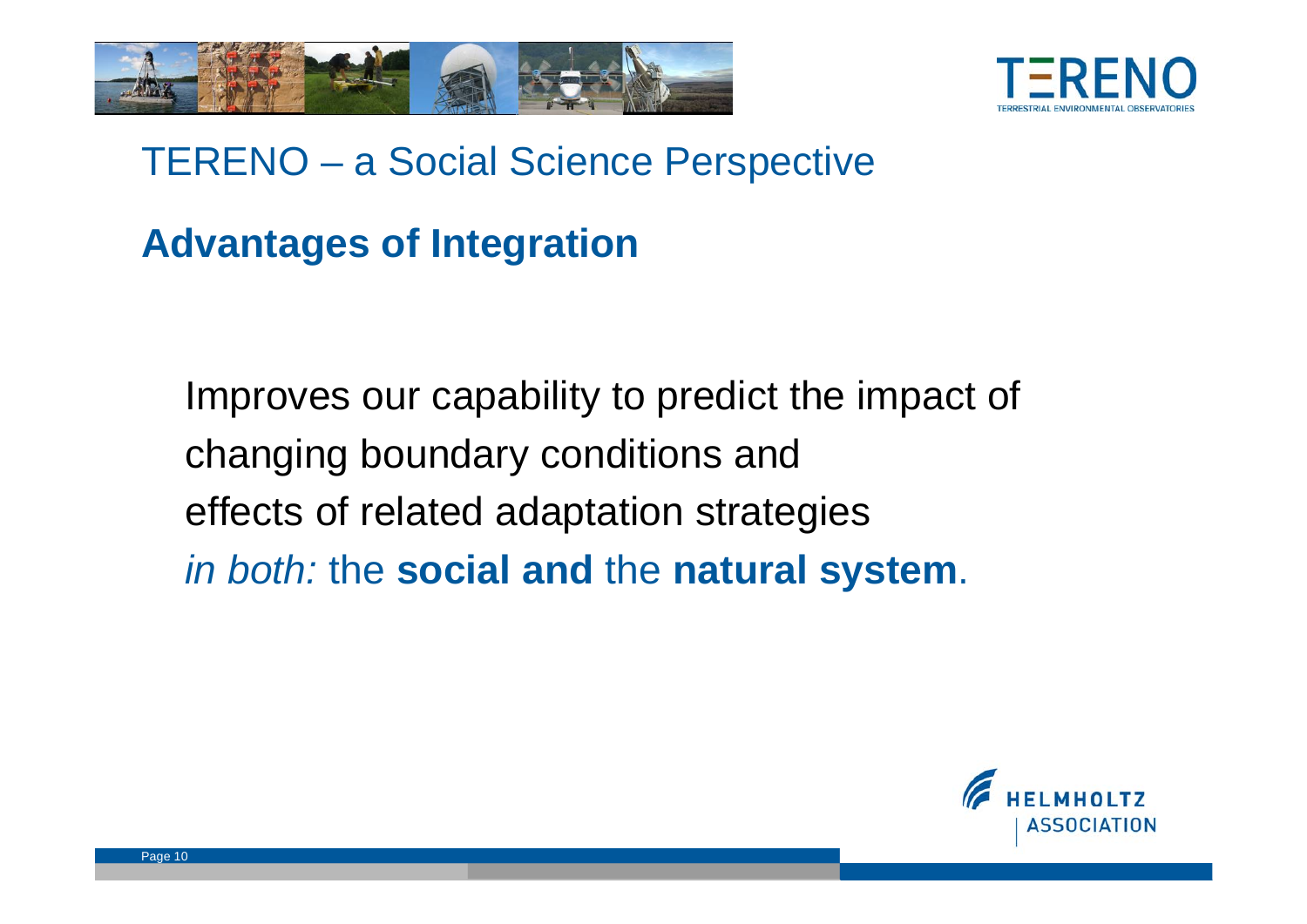



#### **Data Acquisition**

- No duplication of data already available in the national accounts.
- Rather deepening of data base with regard to central aspects of considered issues.

Development of concept for storing *disciplinary* data that enables an *interdisciplinary* use and suits both, the research goals and the management tasks.

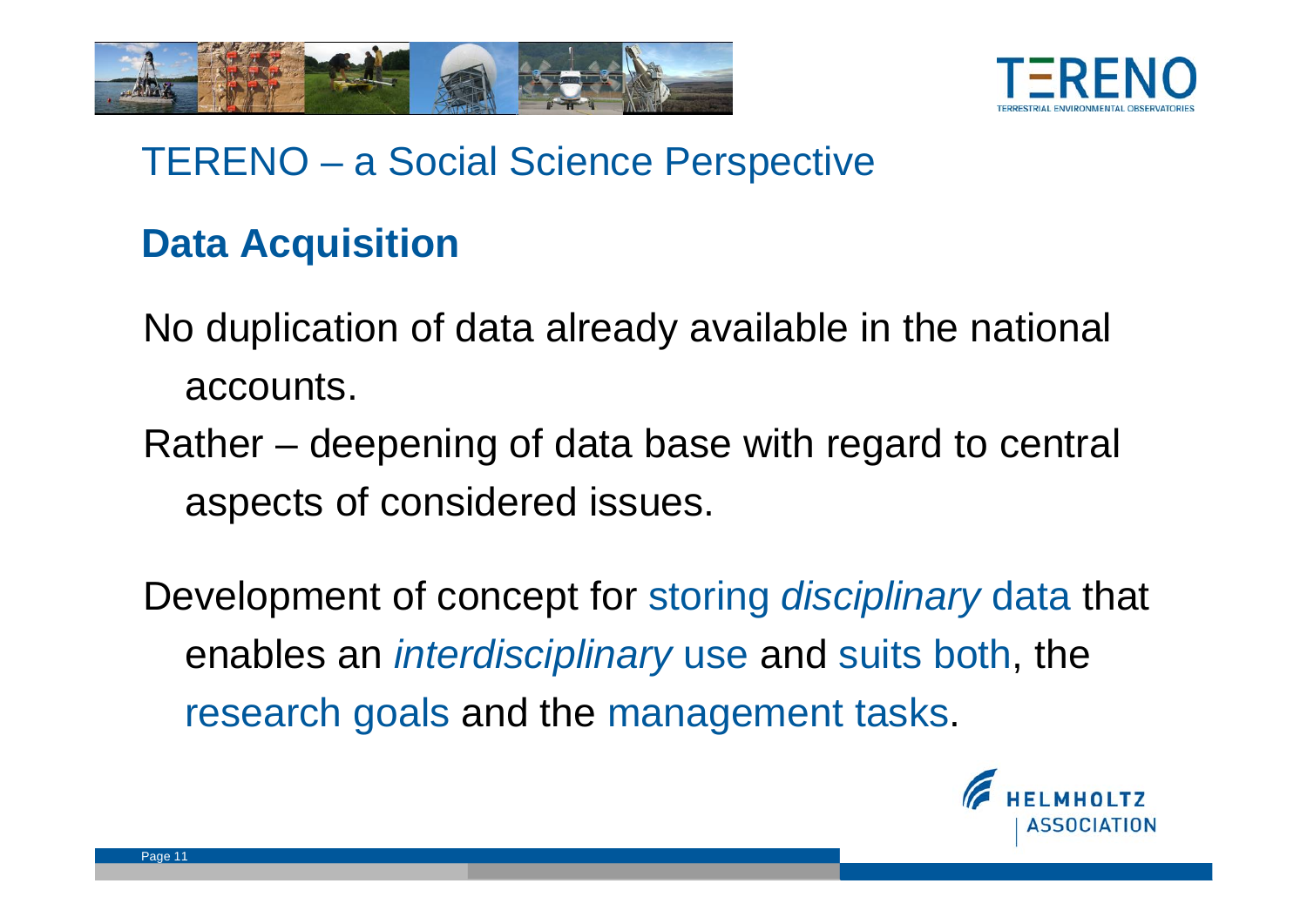



# TERENO – a Social Science Perspective **Climate Policy and Renewable Energy Supply**

*Goal*: Increasing quota of renewable energy supply *Project Context*: Onshore Wind Energy 2006: roughly 5%; BMU (2006) Scenario: 10% by 2030. *Observation*: Regional planning bodies pre-determine decision of private investors by zoning regulations.

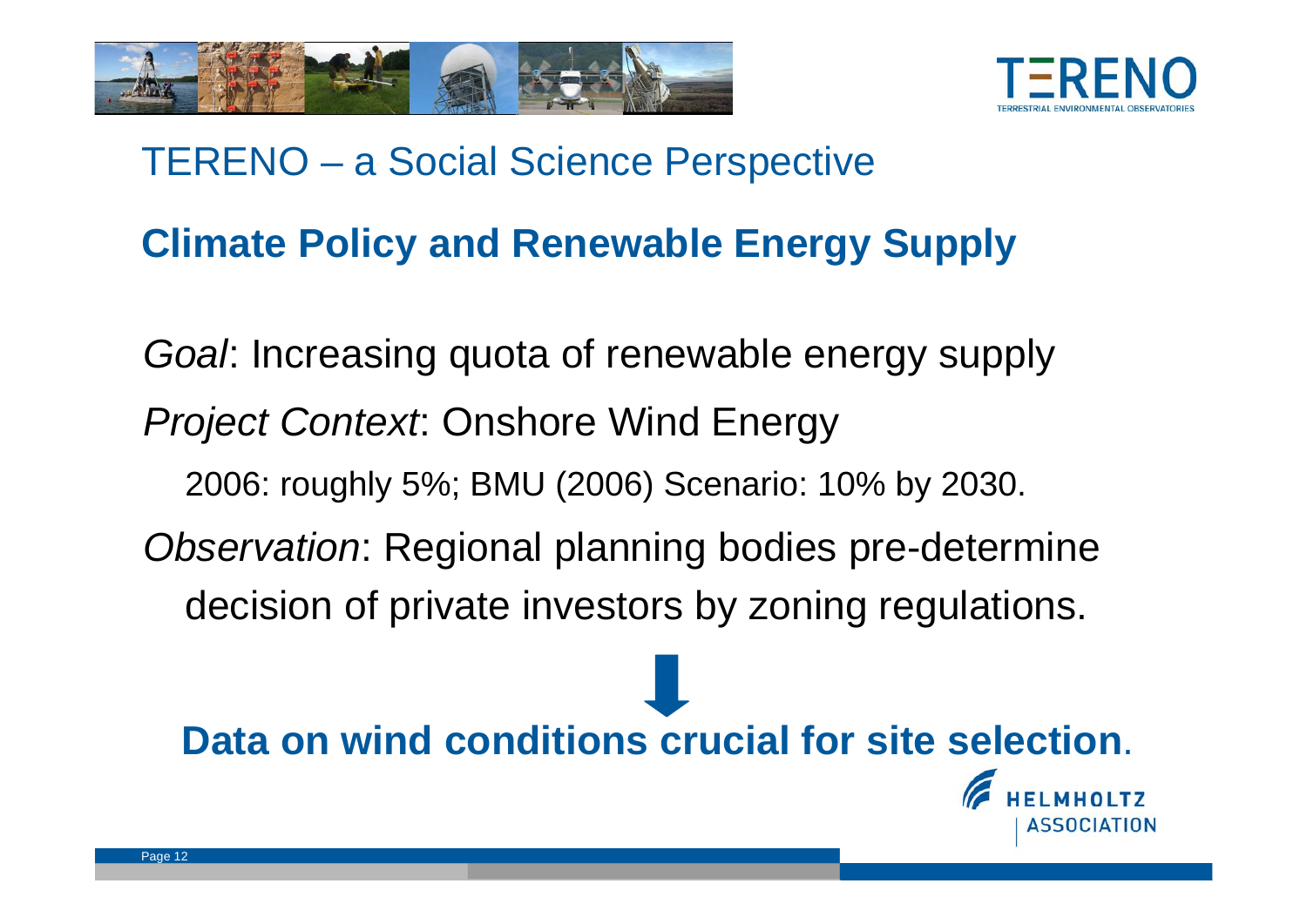



#### **Land Area (1-22) selected for Wind energy supply in West-Saxony**



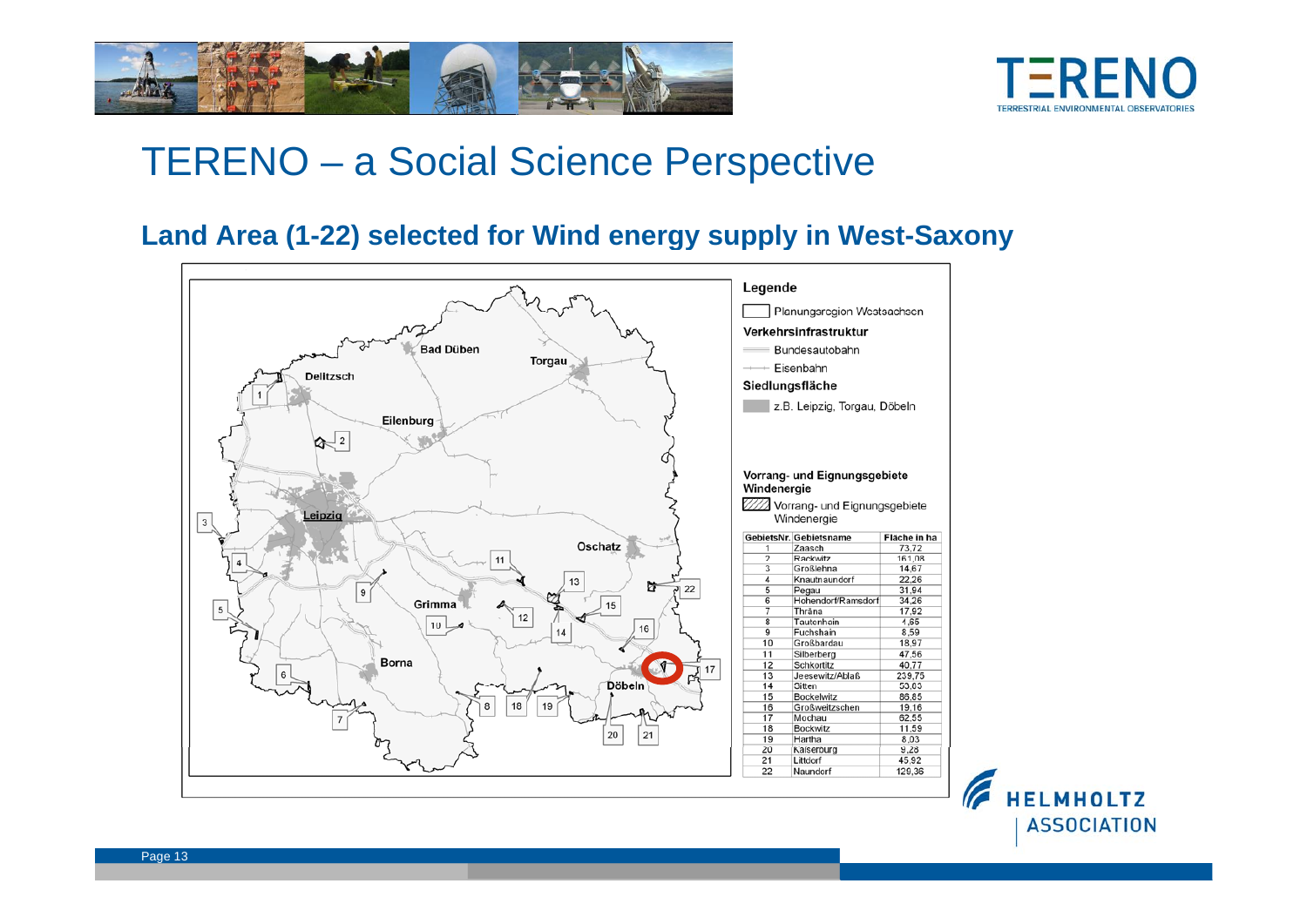



#### **Land Area in West-Saxony – Most suitable for Wind energy supply (HH 100m)**

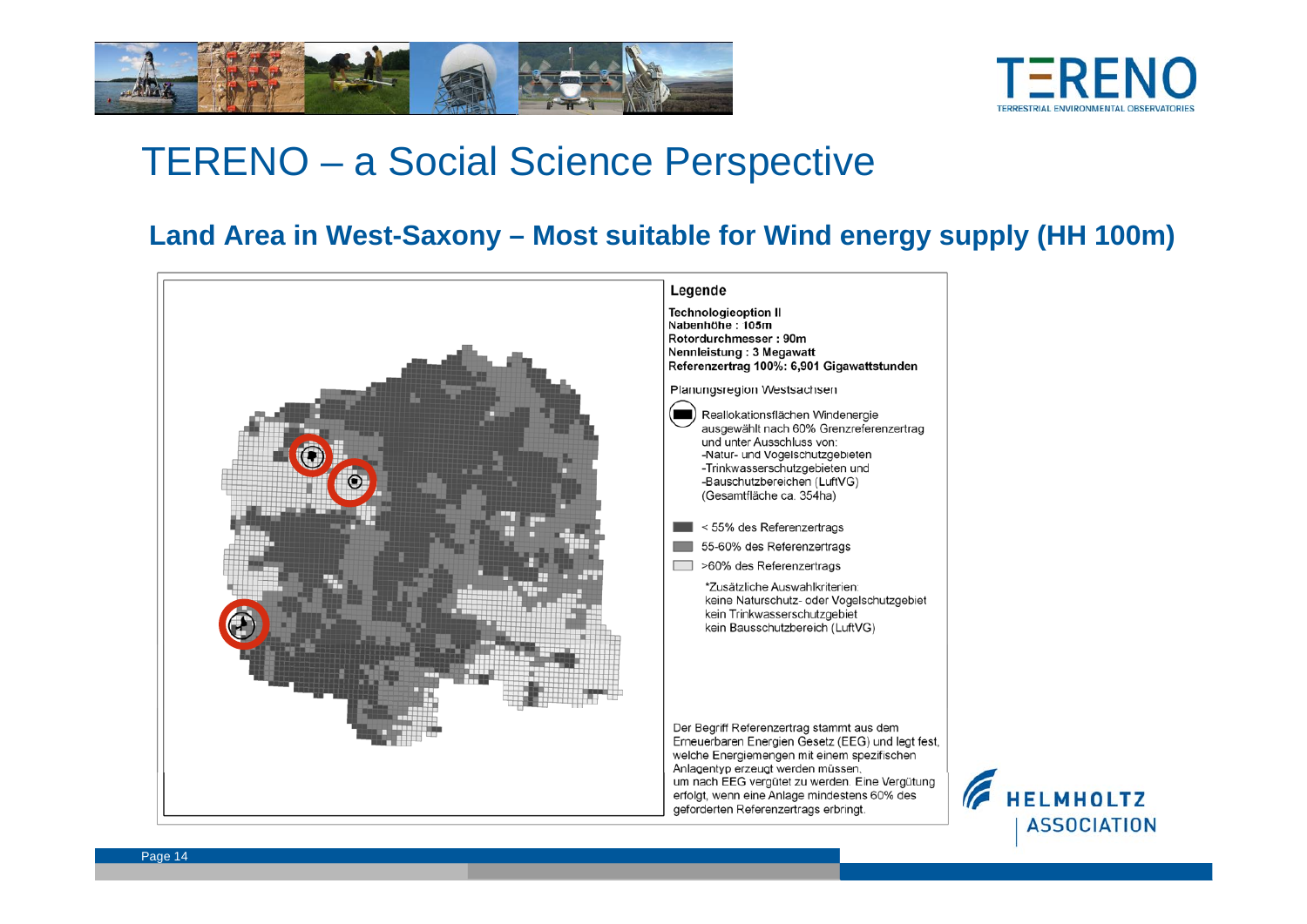



#### **How to improve the situation?**

- Regional planning bodies fulfil there tasks if certain percentage of land is reserved for power plants.
- Reaching a quota of wind energy requires the erection of more wind mills if supply areas are designated to less favourable places than in case of efficient site selection.
- Erection of a greater number of wind turbines leads to higher yields than a lesser number.
- Improvements in efficiency and social welfare out of scope of natural science research.

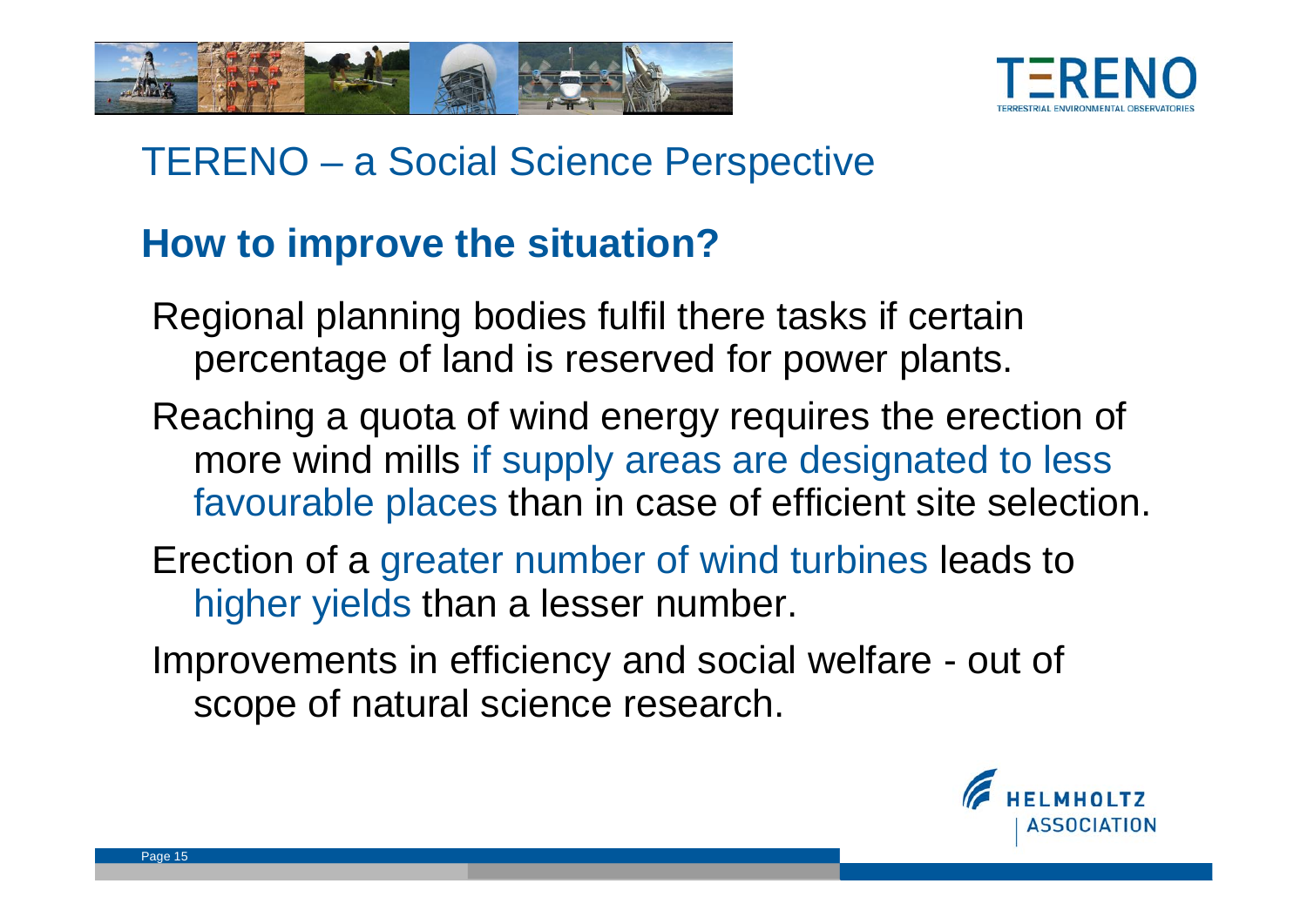



## TERENO – a Social Science Perspective **Tasks of Social Science Research**

Detect deficiencies of societal processes.

- Claim for the provision and use of socially relevant data and / or shifts in regulation.
- Improve efficiency on the project level and social welfare on the general level.

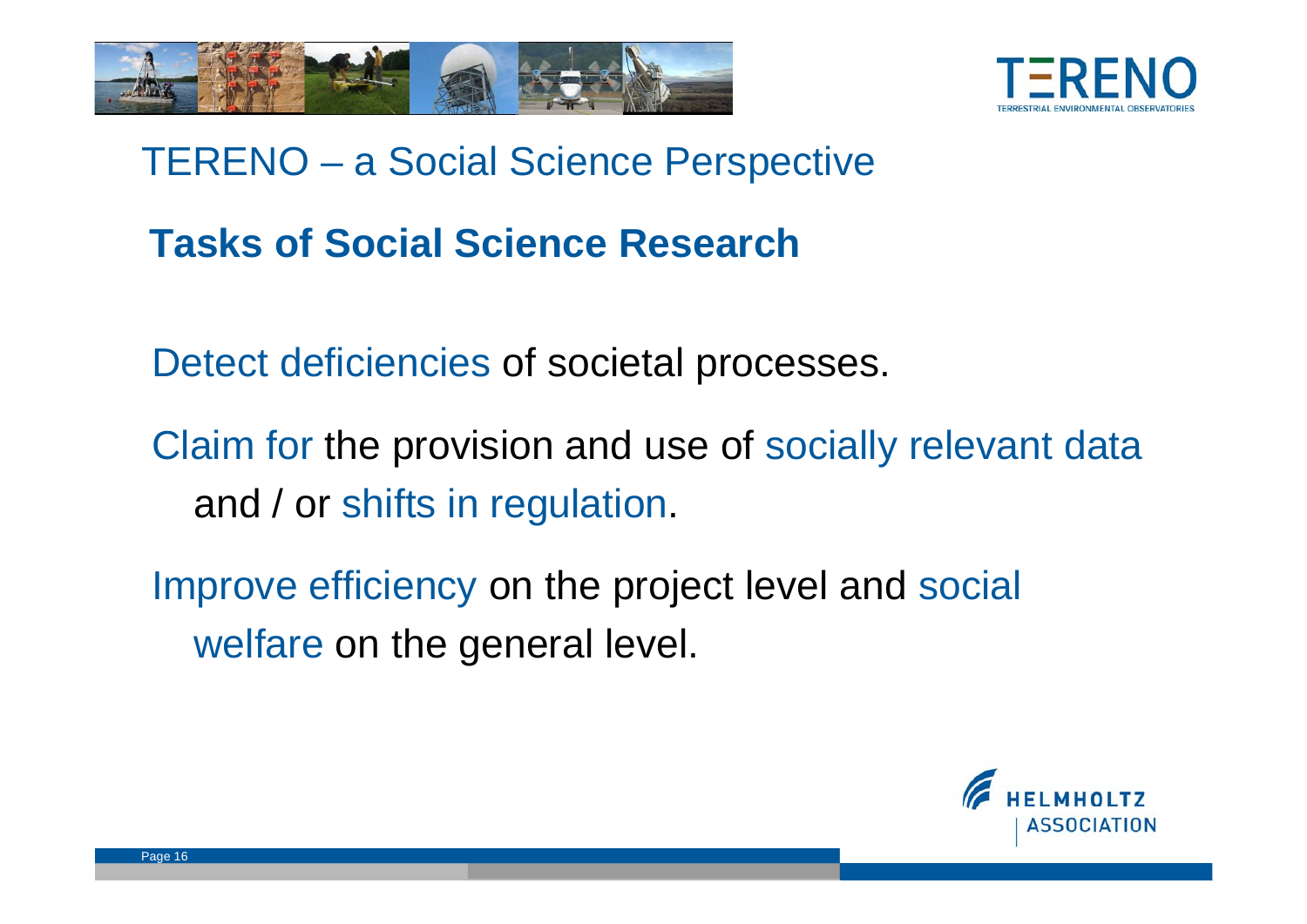



#### **Social Science Data Library within TERENO - Pillar I**

Most prominent behaviour of mankind – Struggle for income. Driver of environmental change – Flow of income between humans and sectors of the economy.

Determines use of resources, requirements on human labour, output in terms of goods, services, pollution and waste.

## **Monitor flows of income and local dependency on** *outside* **goods and services.**

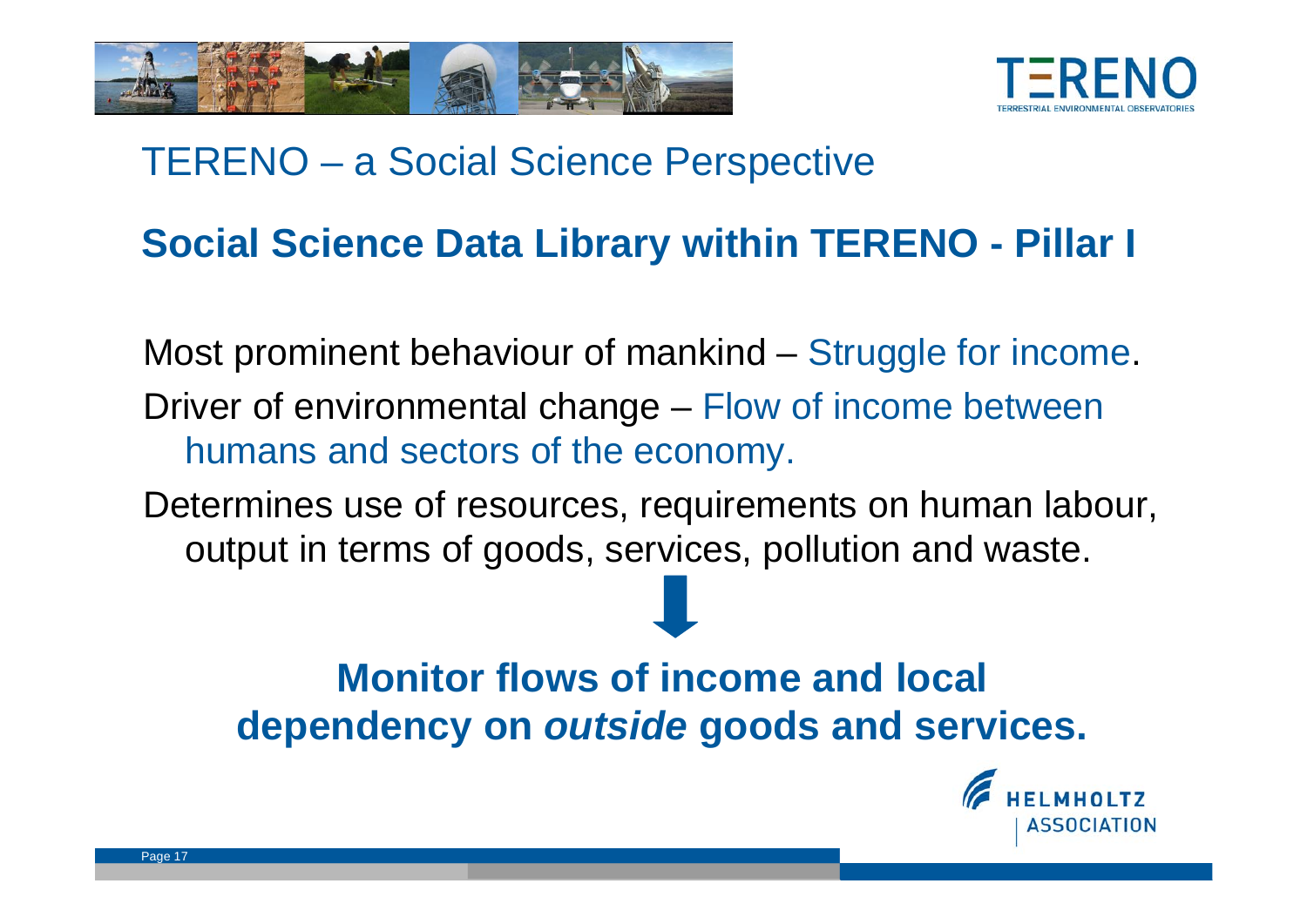



#### **Social Science Data Library within TERENO - Pillar II**

- Inventory of public and private investments directed to environmental improvements.
- Often based on policies that mediate between natural and social system by restricting undesired / stimulating desired behaviour.

#### *Examples*:

- Markets emerge spontaneously although disliked, like markets for drugs, nuclear weapons, organs or endangered species.
- Markets are desired but no automatism pushes emergence, like market for emission permits - good is disliked by humans.

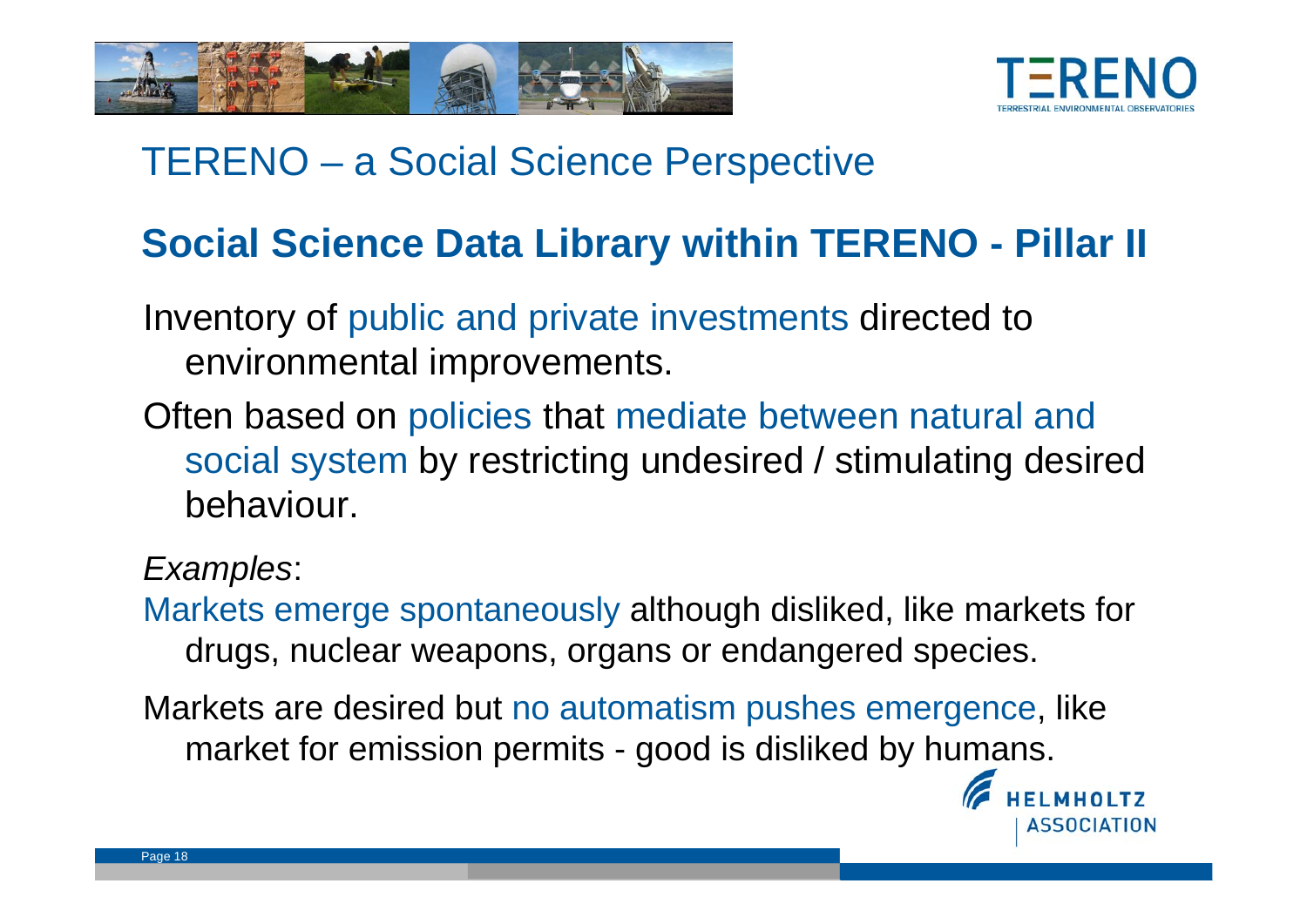



# **How to transfer knowledge from natural and social science research to the policy-maker?**

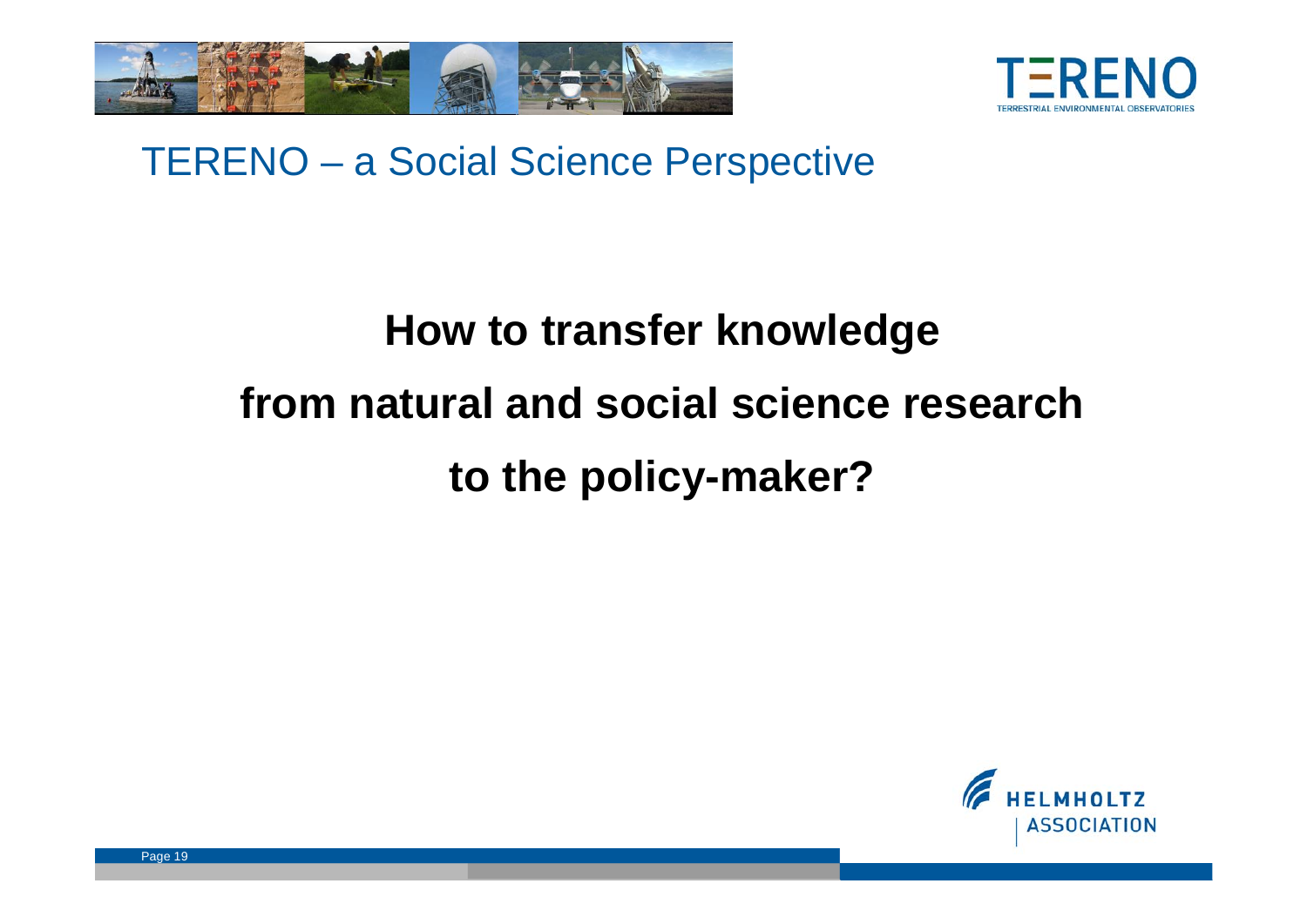



|                                  | <b>LOW</b> | <b>MEDIUM</b><br>/LOW | <b>MEDIUM</b><br>/HIGH | <b>HIGH</b> |
|----------------------------------|------------|-----------------------|------------------------|-------------|
| Damage potential                 |            |                       |                        |             |
| Probability                      |            |                       |                        |             |
| <b>Irreversibility</b>           |            |                       |                        |             |
| <b>Connectedness</b>             |            |                       |                        |             |
| <b>Spatial Scale</b>             |            |                       |                        |             |
| <b>Acceleration</b>              |            |                       |                        |             |
| <b>Persistence</b>               |            |                       |                        |             |
| Time delay                       |            |                       |                        |             |
| <b>Invisibility</b>              |            |                       |                        |             |
| Information unavailability       |            |                       |                        |             |
| <b>Mobilization / Attraction</b> |            |                       |                        |             |

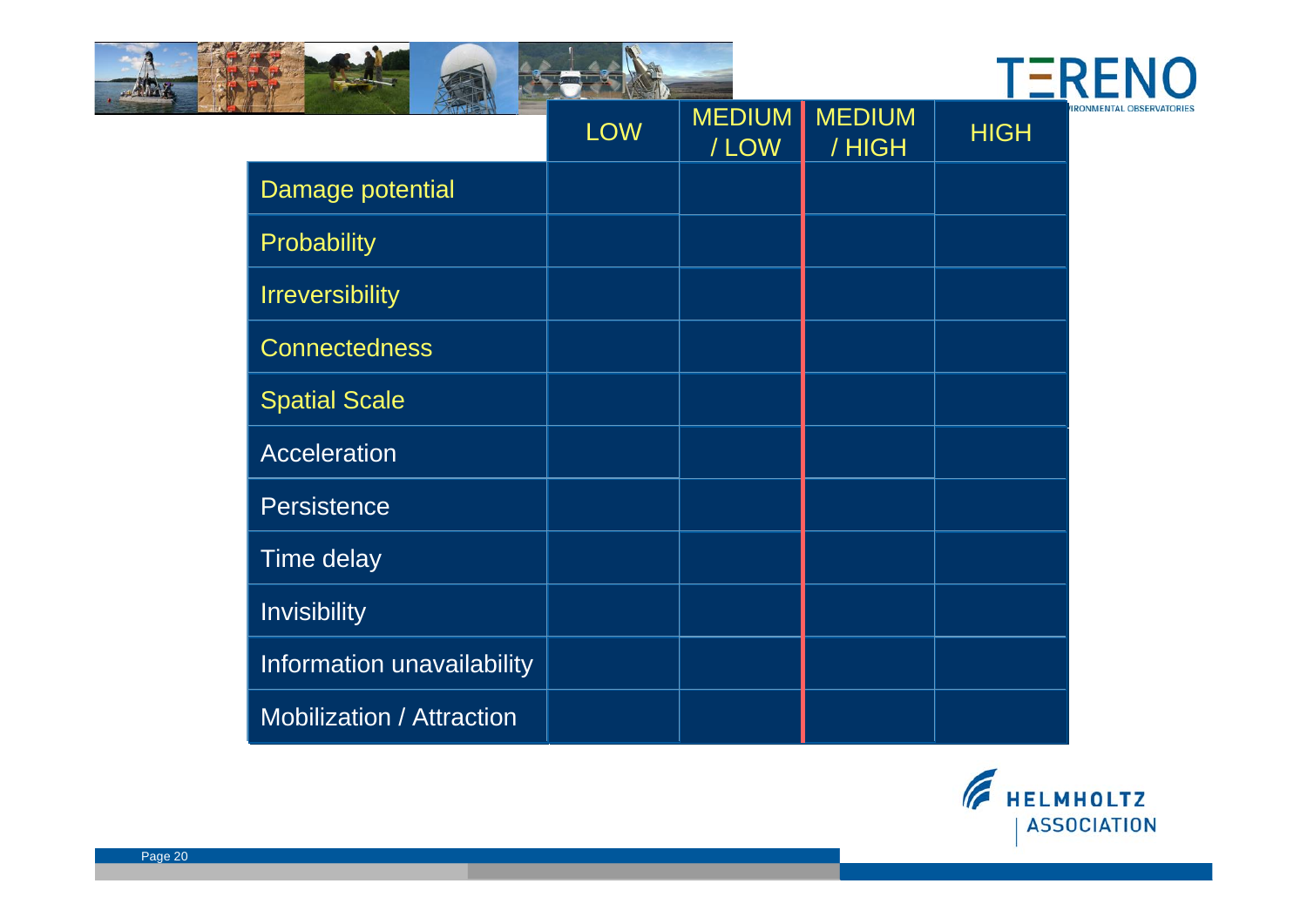



#### **Risk Profiles – A Policy-Science Interface**

Criteria support identification of Management measures in different policy arenas, Most suitable governance level and Most suitable point in time the measures should be taken.

> **Criteria should be developed in cooperation with decision-makers.**

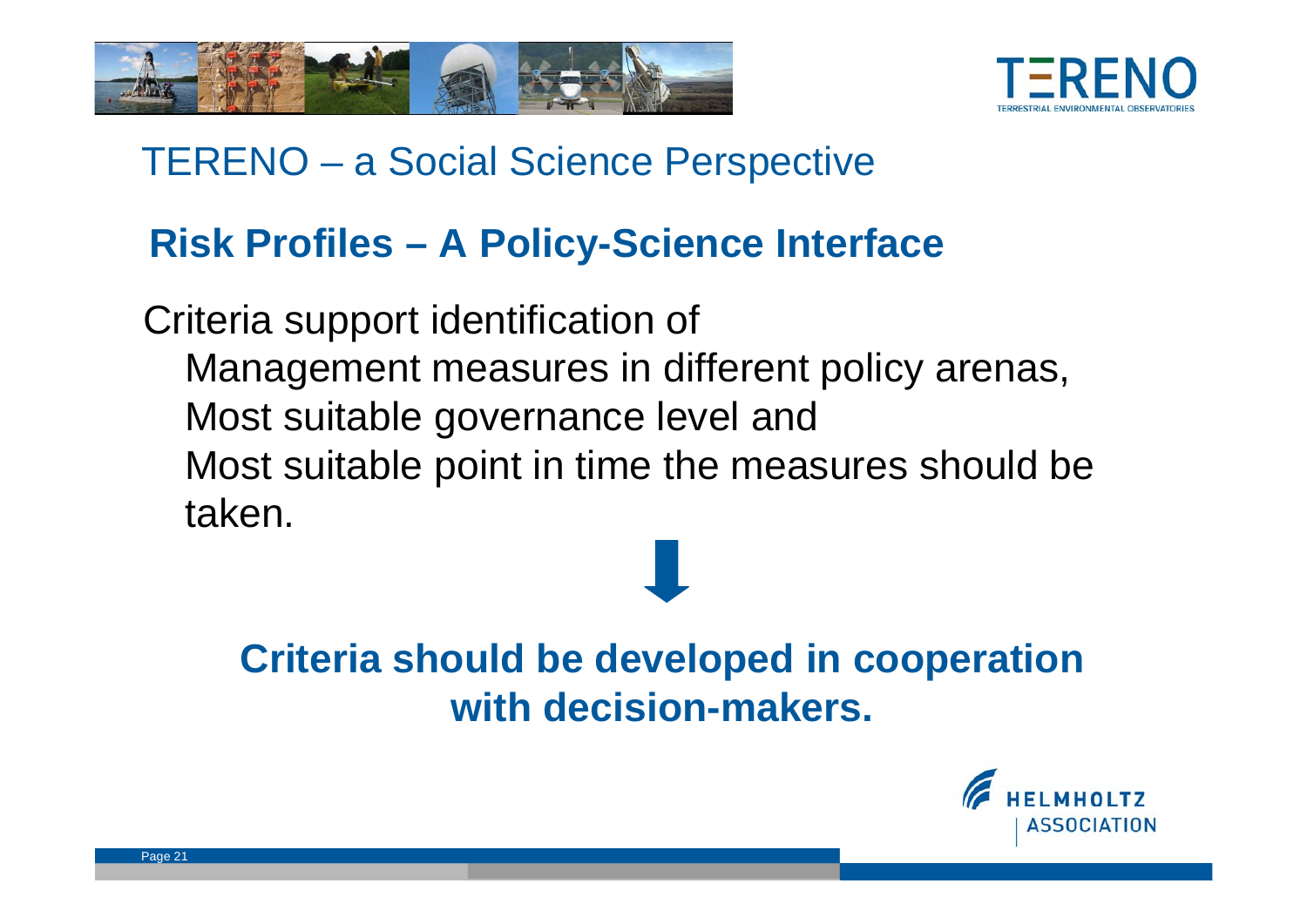



|                                  | <b>LOW</b> | <b>MEDIUM</b><br>/LOW | <b>MEDIUM</b><br>/HIGH | <b>HIGH</b> |
|----------------------------------|------------|-----------------------|------------------------|-------------|
| Damage potential                 |            |                       |                        |             |
| Probability                      |            |                       |                        |             |
| <b>Irreversibility</b>           |            |                       |                        |             |
| <b>Connectedness</b>             |            |                       |                        |             |
| <b>Spatial Scale</b>             |            |                       |                        |             |
| <b>Acceleration</b>              |            |                       |                        |             |
| <b>Persistence</b>               |            |                       |                        |             |
| Time delay                       |            |                       |                        |             |
| <b>Invisibility</b>              |            |                       |                        |             |
| Information unavailability       |            |                       |                        |             |
| <b>Mobilization / Attraction</b> |            |                       |                        |             |

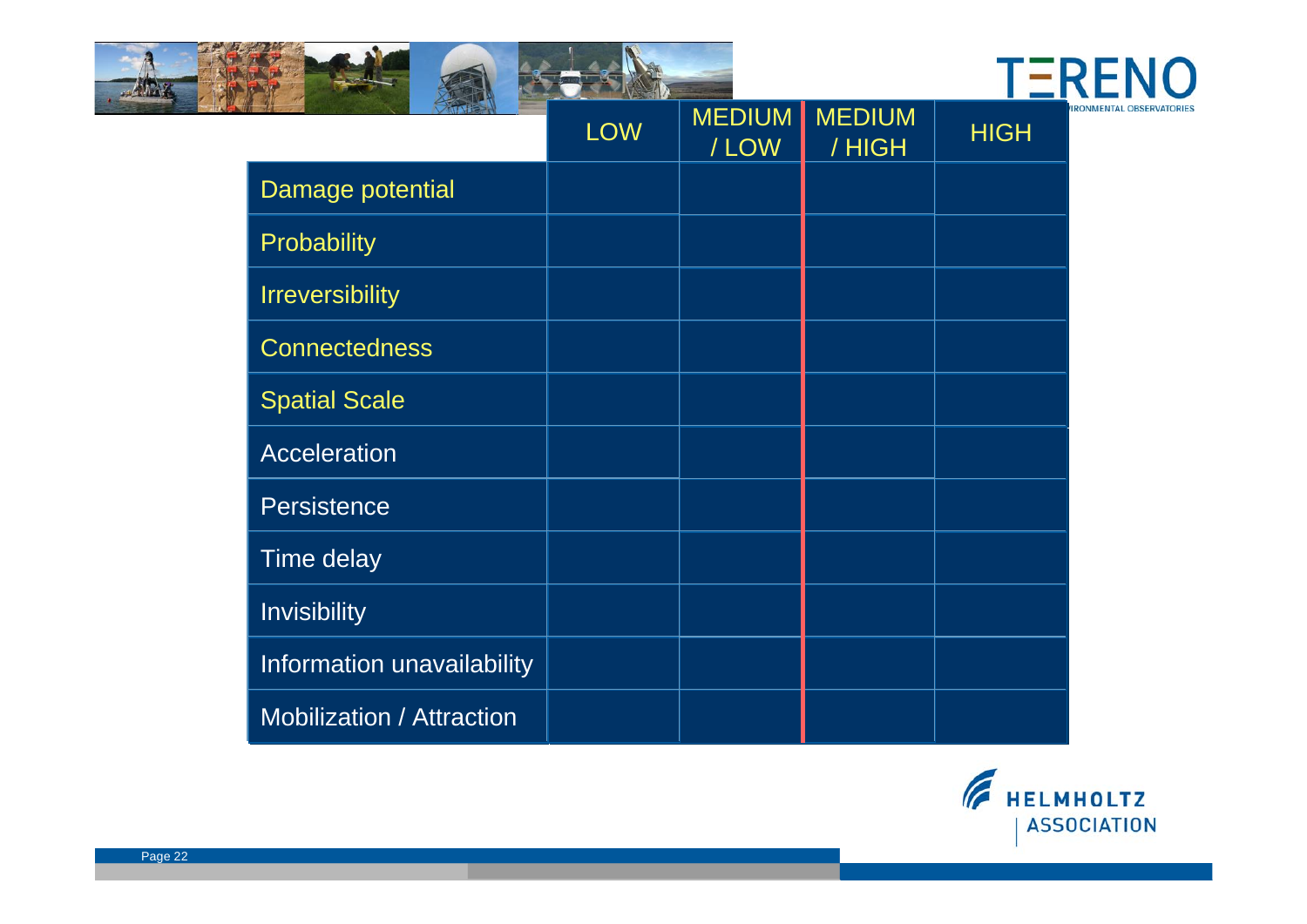

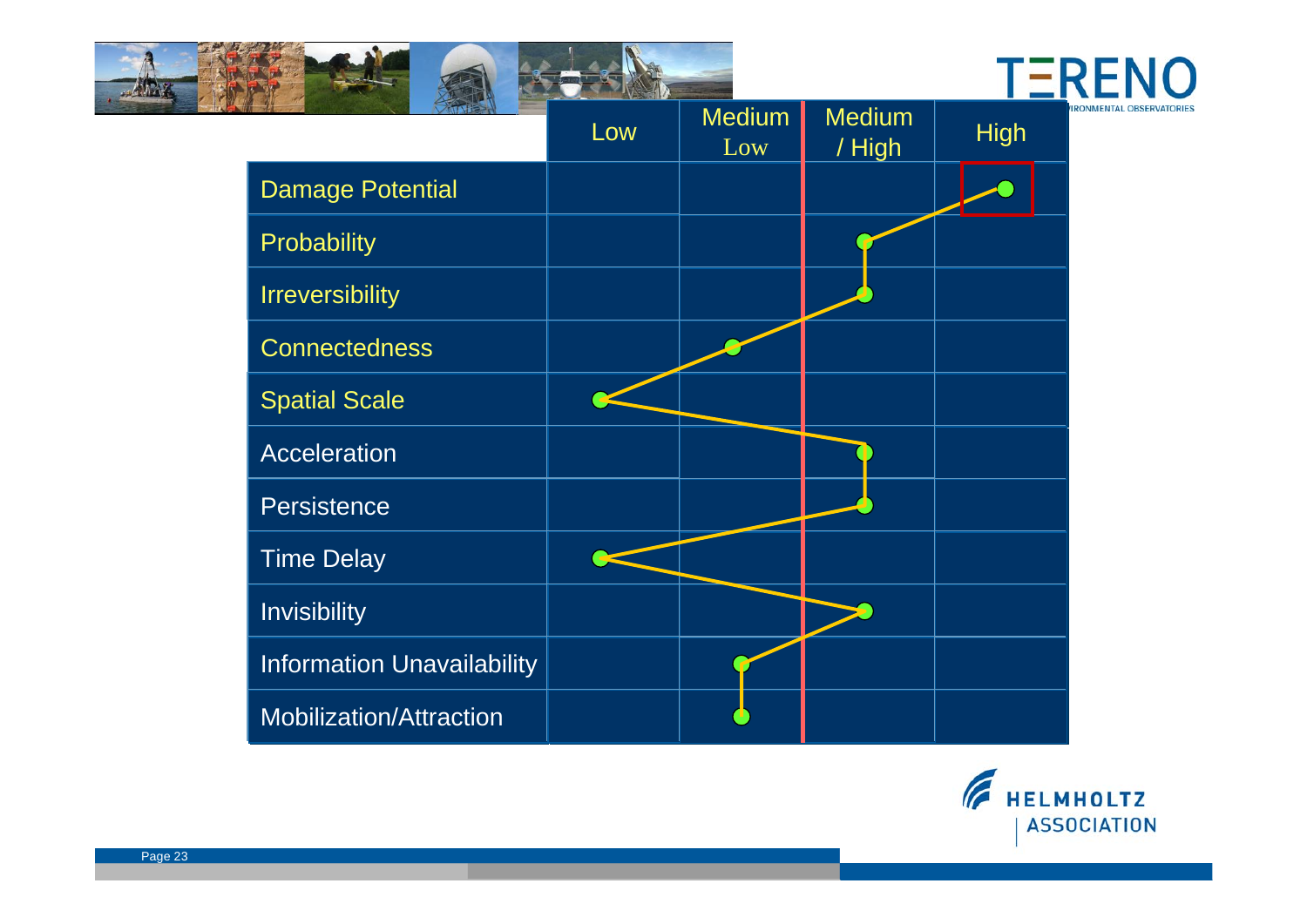



#### **Risk Profiles – A Concept for Data Management**

- Risk profiles organise data from *both*, natural and social sciences to transfer knowledge to the decision maker.
- Comparing profiles of different drivers and pressures allows setting management priorities.
- Analysis of most important profiles supports identification of management measures.
- Having a network of observatories allows cross-scale analysis of driver and pressure specific profiles at different sites – supports clarification at which policy level measures are best been taken.

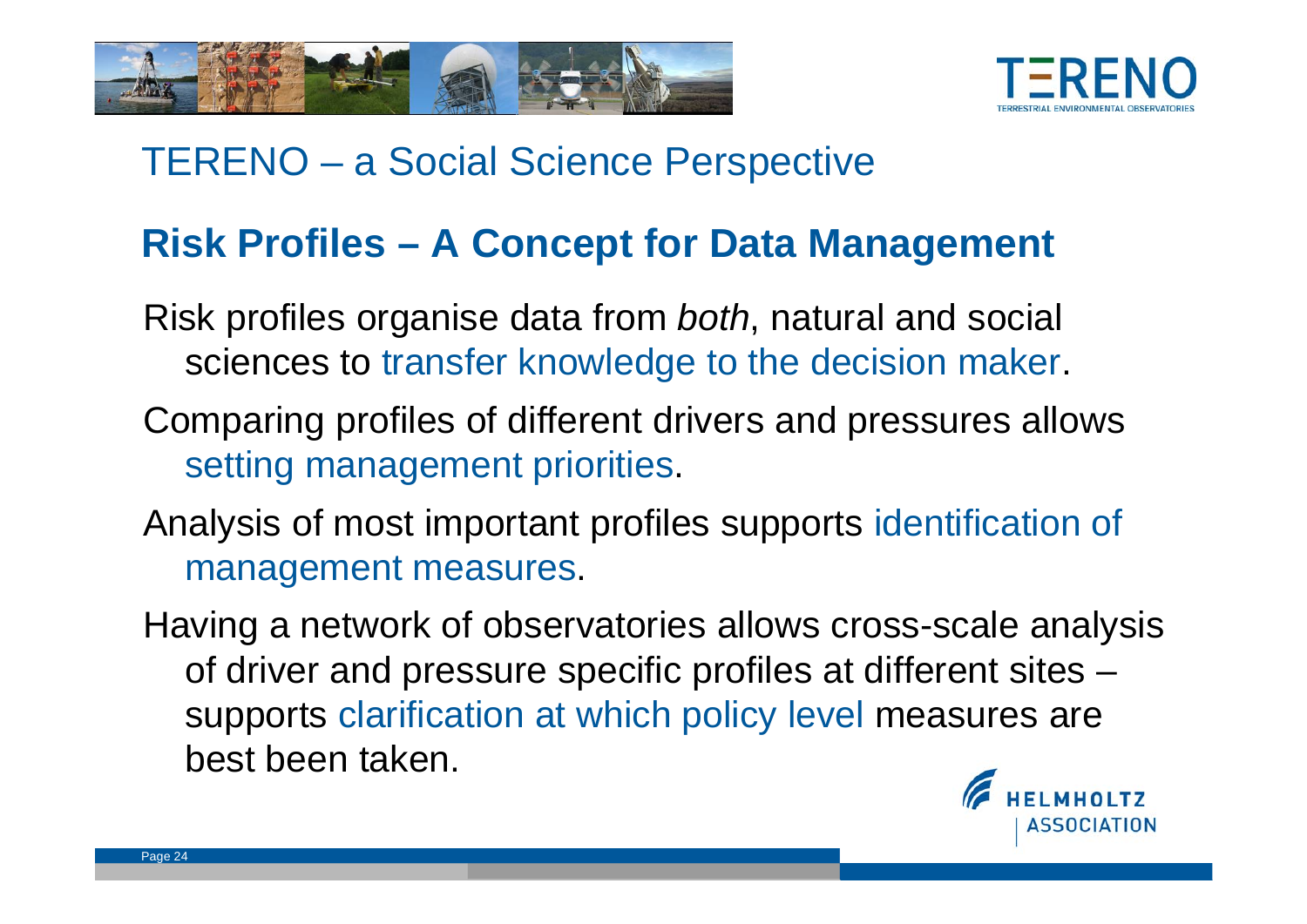



#### **Final Remarks**

Important pre-conditions for deploying the strength of *observatory based* social science research:

Geographical boundaries need to allow studying crucial aspects of human behaviour.

Adequate funding of personnel capacity to monitor and analyse the crucial aspects of human behaviour.